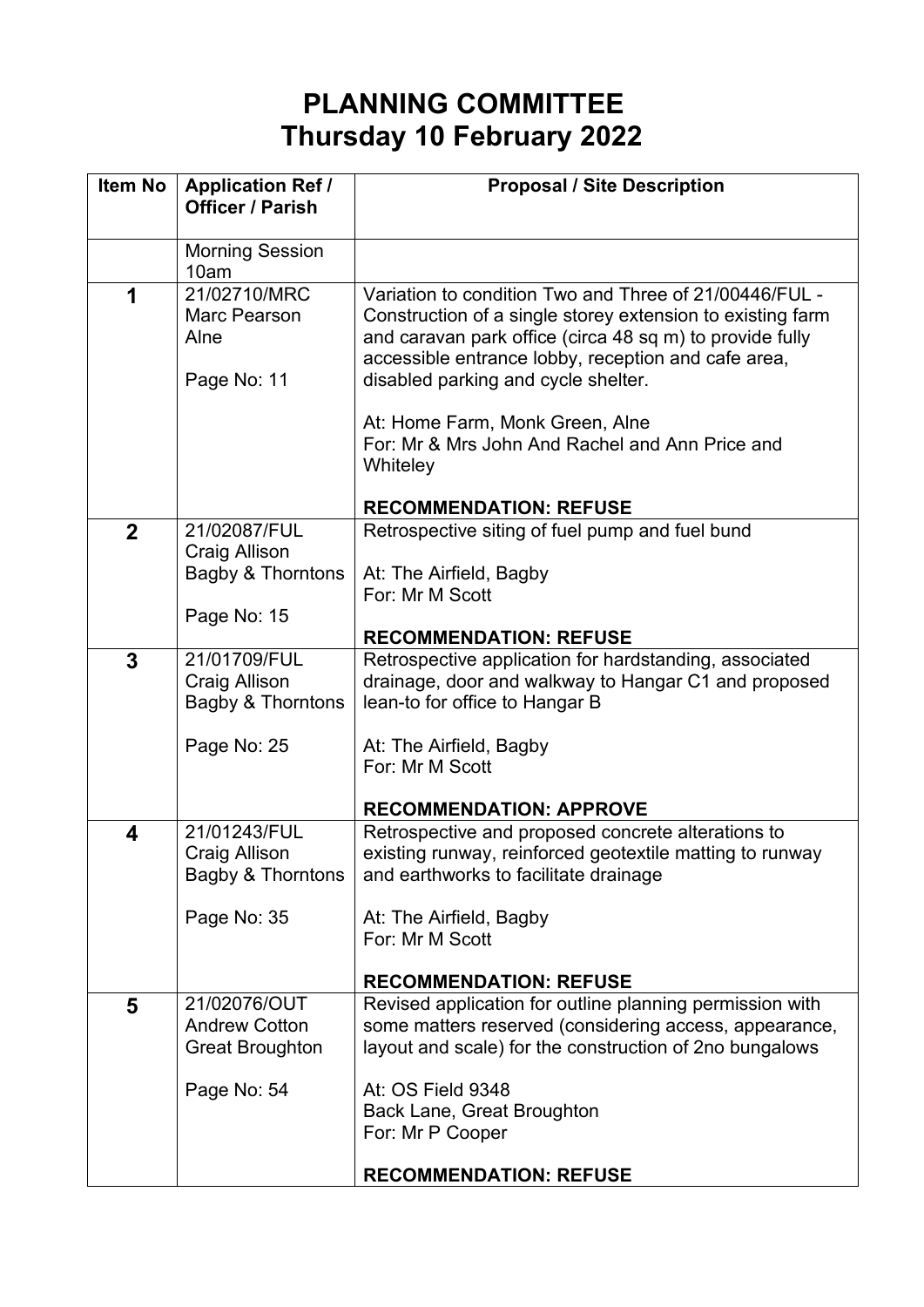| <b>Item No</b> | <b>Application Ref /</b><br><b>Officer / Parish</b>           | <b>Proposal / Site Description</b>                                                                                                                                                                                                                                                                                                                                                                                                                                                                                                                                                                                                                                                                                                                         |
|----------------|---------------------------------------------------------------|------------------------------------------------------------------------------------------------------------------------------------------------------------------------------------------------------------------------------------------------------------------------------------------------------------------------------------------------------------------------------------------------------------------------------------------------------------------------------------------------------------------------------------------------------------------------------------------------------------------------------------------------------------------------------------------------------------------------------------------------------------|
|                | <b>Afternoon Session</b><br>1.30pm                            |                                                                                                                                                                                                                                                                                                                                                                                                                                                                                                                                                                                                                                                                                                                                                            |
| 6              | 22/00037/REM<br><b>Andrew Cotton</b><br>Exelby<br>Page No: 61 | Revised application for reserved matters for previously<br>approved application 20/02373/OUT: (a) the layout, scale<br>and appearance of each building, including a schedule of<br>external materials to be used; (b) the means of access to<br>the site; (c) the landscaping of the site.<br>At: The Old Forge, Exelby<br>For: Mr and Mrs Lenton                                                                                                                                                                                                                                                                                                                                                                                                          |
|                |                                                               | <b>RECOMMENDATION: APPROVE</b>                                                                                                                                                                                                                                                                                                                                                                                                                                                                                                                                                                                                                                                                                                                             |
| $\overline{7}$ | 21/01877/MRC<br>Peter Jones<br>Stokesley<br>Page No: 69       | Application for variation of condition 2 (approved plans to<br>allow for the inclusion of 5no bungalows to the East<br>boundary and affordable provision for the site to be<br>reduced to 30% - new plans submitted for planning layout,<br>footpath locations, boundary treatment drawings, materials<br>layout, street scenes and typical sections) following grant<br>of planning permission ref: 16/02756/REM for Reserved<br>matters submission for details of layout, scale, appearance<br>and landscaping for residential development of 225<br>dwellings as per amended plans received by Hambleton<br>District Council on 15th May 2017<br>At: Land to The North and West of Woodlands Walk,<br><b>Tanton Road, Stokesley</b><br>For: Tilia Homes |
| 8              | 22/00143/MRC<br>Peter Jones<br>Stokesley<br>Page No: 87       | <b>RECOMMENDATION: APPROVE</b><br>Application for variation of condition 10 (affordable<br>housing) following grant of appeal<br>APP/G2713/A/14/2223624 of 14/00337/OUT. Where<br>reference is made to 50% affordable housing delivery this<br>requires amending to 30%<br>At: Land to The North and West of Woodlands Walk,<br><b>Tanton Road, Stokesley</b><br>For: Tilia Homes<br><b>RECOMMENDATION: APPROVE</b>                                                                                                                                                                                                                                                                                                                                        |
| 9              | 20/02448/FUL<br><b>Andrew Cotton</b>                          | Erection of a detached dwelling, extension to and<br>alteration of existing outbuilding                                                                                                                                                                                                                                                                                                                                                                                                                                                                                                                                                                                                                                                                    |
|                | Scruton<br>Page No: 99                                        | At: Land adjacent Old Manor House, Scruton<br>For: Mr and Mrs Exelby                                                                                                                                                                                                                                                                                                                                                                                                                                                                                                                                                                                                                                                                                       |
|                |                                                               | <b>RECOMMENDATION: APPROVE</b>                                                                                                                                                                                                                                                                                                                                                                                                                                                                                                                                                                                                                                                                                                                             |